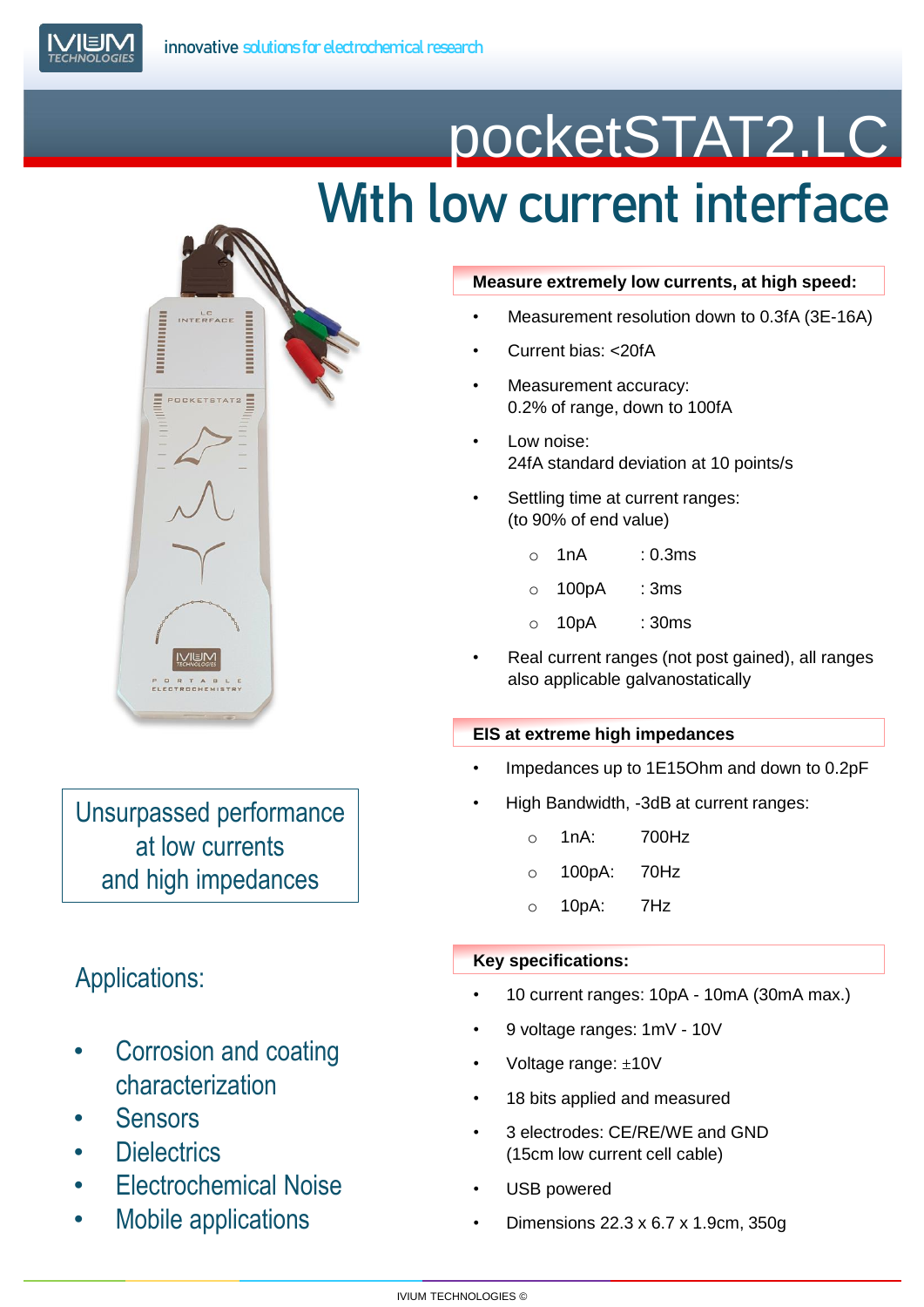

# **Technical specifications**

#### **System performance**

Current compliance Maximum output voltage Electrode connections Potentiostat bandwidth Stability settings Programmable response filter Signal acquisition

#### **Potentiostat**

Applied potential range Applied potential accuracy Current ranges Measured current resolution Measured current accuracy WE bias current

#### **Galvanostat**

Applied current resolution Applied current accuracy Potential ranges

Measured potential resolution Measured potential accuracy

#### **Impedance analyser**

Frequency range Amplitude

DC offset

#### **Electrometer**

Input impedance Input bias current Bandwidth

#### **Environment**

Power requirements Interfacing Size (w x d x h) Weight PC requirements

±30mA  $+10V$ 3; WE, CE, RE (and GND) >500kHz High Speed, Standard and High Stability 1MHz, 100kHz, 10kHz, 1kHz, 10Hz Dual channel 18bit ADC, 300,000 samples/s

±10V, 0.08mV res. 0.2%, or 2mV ±10pA to ±10mA in 10 decades 0.003% of current range, minimum 0.3fA 0.2% 20fA

0.008% of applied current range 0.2% ±1mV, ±4mV, ±10mV, ±40mV, ±100mV, ±400mV, ±1V, ± 4V, ±10V 0.0008% of potential range, minimum 7nV 0.2% or 2mV

10µHz to 1MHz 0.15mV to 2.0V, or 0.03% to 100% of current range 16bit DC offset subtraction and 2 DC-decoupling filters

>1000Gohm //<10pF  $<$ 20pA >5MHz

Via USB USB 22.3 x 6.7 x 1.9cm 350g Windows 8/10, with free USB port



# **Also available: Bluetooth Connection & Battery Module**

The iBlue is a simple plug&play module that contains a battery pack for powering the pocketSTAT2 and at the same time provides a Bluetooth connection between the instrument and your computer. This is ideal for awkward and difficult to reach places. The battery pack operates the PocketSTAT2 for > 5 hours.